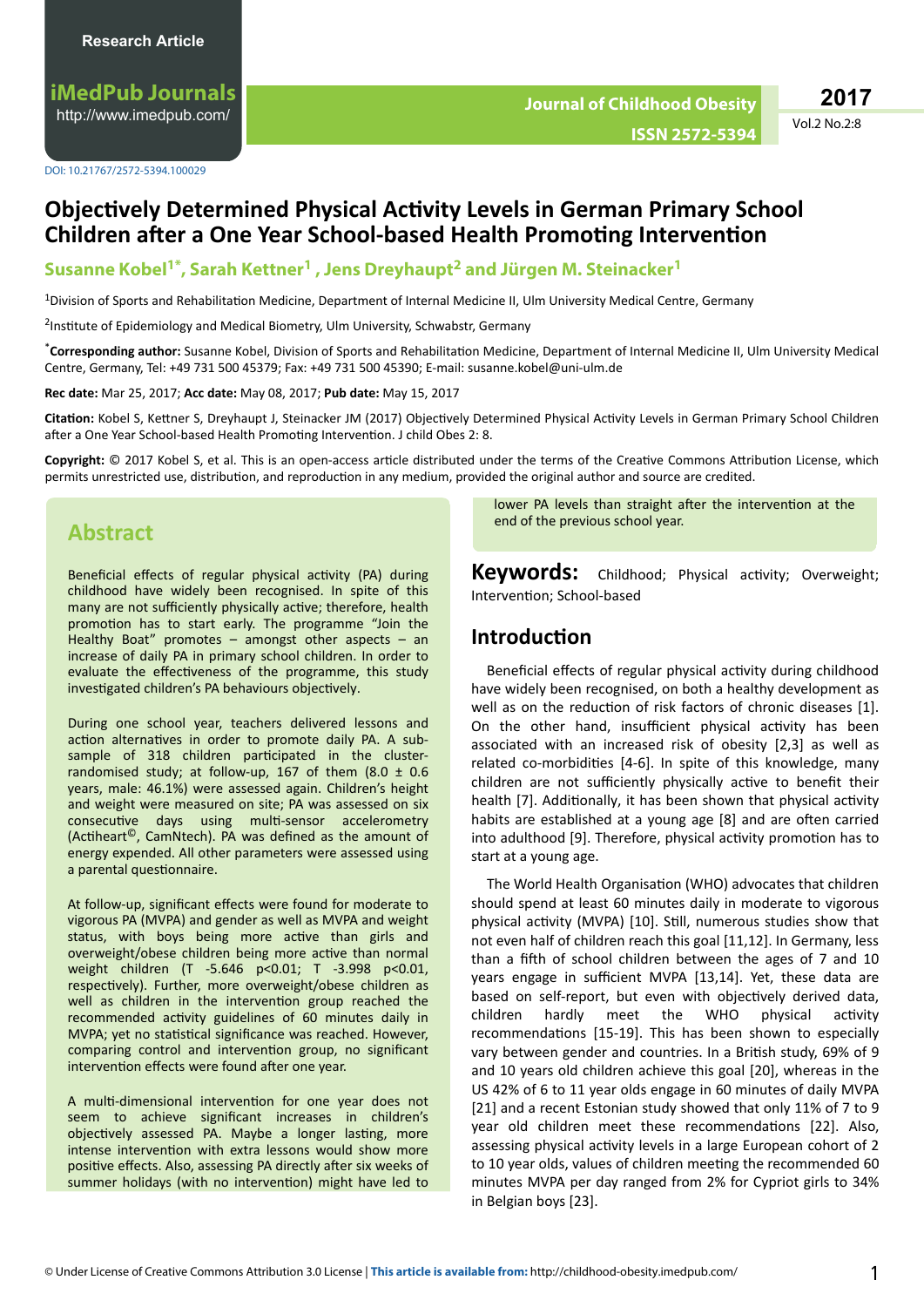Low levels of MVPA such as those have been shown to be associated with higher rates of adiposity in children [20]. Since healthcare professionals and numerous governments have recognised childhood obesity as an increasing health problem, various programmes targeting sedentary behaviour and inappropriate weight gain in children have been developed and implemented [24-27]. In order to reach all children at an age where health behaviours can still easily be introduced, schools have been identified as an ideal environment for the promotion of physical activity [28]. It has been shown that successful interventions should be integrated into the regular school curriculum as well as supported by parents and teachers [29]. Further, theory-based interventions and programmes lasting one year and longer have been shown to be more promising to increase knowledge and behaviours which contribute to a healthy lifestyle [30].

The programme "Join the Healthy Boat" is one of those interventions, aiming (amongst other aspects) to increase physical activity using materials integrated into the primary school curriculum, delivered on a regular basis by the classroom teacher with no extra lessons (for more detailed information see [31]). "Join the Healthy Boat" started in 2009 and is still implemented in currently more than 1,000 primary schools in south-west Germany. To evaluate whether the programme influences children's physical activity behaviours a one-year large-scale intervention study was carried out. The present study reports secondary outcomes of objectively assessed physical activity of primary school children after a one-year school-based multi-component intervention. Moreover, differences in physical activity patterns between weekdays and weekends, as well as gender differences and differences in weight status were examined.

## **Materials and Methods**

## **Join the healthy boat intervention**

"Join the Healthy Boat" is a programme promoting a healthy lifestyle in primary school children in Baden-Württemberg, south-west Germany (for more detailed information see [31]). The intervention was based on Bandura's [32] social cognitive theory and developed by the means of the intervention mapping approach [33]. The contents and materials of this school-based, teacher-centred programme are integrated into the primary school curriculum focusing on health promoting behaviour change towards more physical activity, less time spent with screen media and a more healthy diet. All materials were developed in collaboration with experienced primary school teachers to be delivered by the classroom teacher on a weekly basis with no extra lessons. Main focus was to promote healthy and active alternatives, which children were offered to choose in order to lead a healthier and more active lifestyle. The teaching units include 20 lessons that increase awareness, teach healthrelevant topics such as "why does my body need physical activity?" and offer ideas and alternatives for leisure activities children can engage in without the use of screen media. In addition, to the 13 lessons which focus on physical activity promotion (which can be held several times), two short activity

games, lasting five to ten minutes each, were introduced into the children's daily school routine. Further, to involve parents socalled family homework was introduced, where children solve exercises actively with their parents (further details: see [34]).

## **Study protocol and participants**

"Join the Healthy Boat" was designed as a prospective, stratified, cluster-randomised, and longitudinal study with an intervention group and a control group. More details on the intervention's design and development as well as recruitment can be found elsewhere [31,35]. The study was approved by the University's Ethics Committee (application no. 126/10), the Ministry of Culture and Education and was conducted in accordance with the declaration of Helsinki. The study is also registered at the German Clinical Trials Register (DRKS-ID: DRKS00000494).

Parents of all participating children provided written informed consent to take part in the study as well as a separate consent for their children to wear a multi-sensor device assessing physical activity objectively for six consecutive days. At baseline, a sample of 1,947 primary school children aged 5 to 8 years was recruited, a sub-sample of those children who agreed to wear an accelerometer was selected to measure their physical activity objectively (n=433). The sample of children with valid data of at least three days of more than 10 hours of recorded data per day at baseline included 318 first and second graders (7.1  $\pm$  0.6 years; 50% male; intervention n=179; control n=139; 16% of the whole cohort). More details on recruitment and study population are given by Dreyhaupt et al. [31] and Kettner et al. [16]. Of the sample included in baseline analyses, 167 children provided valid physical activity data one year later at follow-up (8.0  $\pm$  0.6 years; 46.1% male; intervention n=106; control n=61; 52.5% of the baseline sub-sample).

The intervention started after baseline measurements had been taken in the intervention group only, whereas the control group followed the regular school curriculum. Follow-up measurements were taken one year later at the beginning of the following school year after a six week summer break with no intervention.

The here reported results were assessed as a secondary outcome of the programme. Primary outcomes as well as other secondary aspects of the intervention are reported elsewhere [36-38].

## **Measurements**

Anthropometric measurements such as children's height (cm) and body mass (kg) were taken by trained staff to ISAKstandards [39] using calibrated electronic scales and a stadiometer (Seca 862 and Seca 213, respectively, Seca Weighing and Measuring Systems, Hamburg, Germany). Children's BMI was calculated and converted to BMI percentiles using German reference data [40]. Overweight children were defined as BMI percentiles above the  $90<sup>th</sup>$  percentile; obese children above the 97<sup>th</sup> percentile.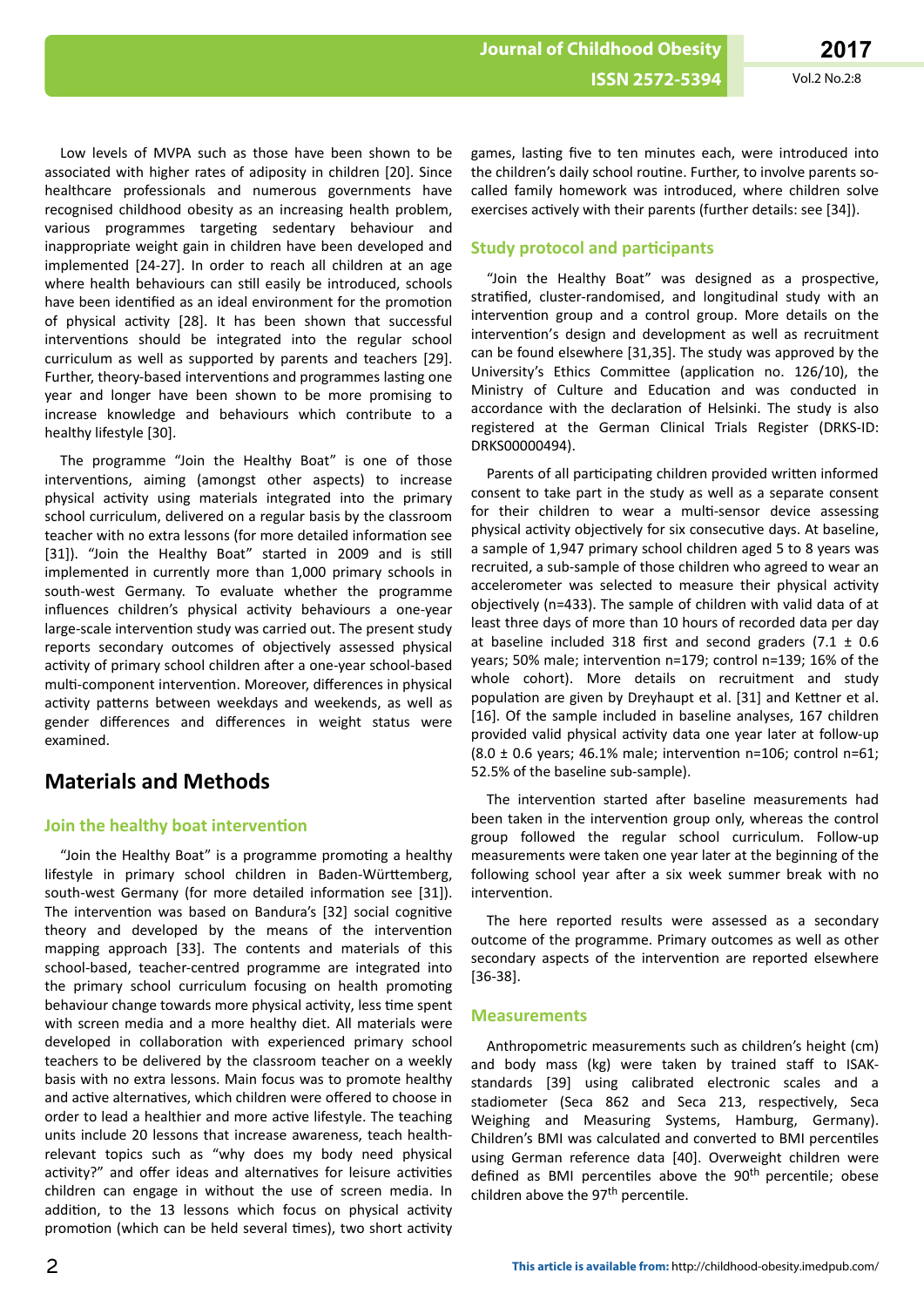Those children who agreed to take part in objective physical activity measurement were fitted with a multi-sensor device (Actiheart<sup>©</sup>, CamNtech Ltd., Cambridge, UK) which assessed acceleration and heart rate in order to determine physical activity [41]. Participants kept the chest-worn device for six consecutive days and nights (for further details see [16]). Recording interval was set to 15 sec and to be included in analyses, at least three days (including at least one weekend day) of valid data of more than 10 hours were required. First and last recording days were excluded from the analysis to antagonise a novelty factor on the first day, whereas the last day never showed 10 hours of recording.

Physical activity levels were defined using children's energy expenditure (MET) predicted by Actiheart<sup>©</sup>'s captive software (Version 4.0.109), taking into account participant's age, height, body weight and gender in addition to the assessed heart rate and movement counts. Physical activity levels were classified as sedentary (<1.5 MET), light (1.5-3 MET), moderate (>3-6 MET), and vigorous (>6 MET) as well as MVPA (>3 MET) [42]. Validity of the device's prediction of energy expenditure in children has previously been shown [43]. In order to determine whether participants met the physical activity guideline of 60 minutes of MVPA every single day, the available days were extrapolated to a full week, using a ratio of 5:2 for weekdays and weekend days. Socio-demographic data such as parental education level, household income and migration background were collected using a parental questionnaire. Parental education level was determined based on the highest school education of either one parent or the single parent; net household income was dichotomised above and below 1,750€ per month; and children were classified as having a migration background if at least one parent was born abroad or the child was spoken to in a foreign language during the first three years of life.

#### **Data analysis**

All statistical analysis was performed using SPSS Statistics 21 (SPSS Inc., Chicago, IL, US) with a significance level set to  $\alpha$ <0.05. Descriptive statistics are displayed in mean values and standard deviations. Group differences between means were analysed with independent t-test and logistic regressions were used to analyse group differences with categorical variables, respectively. Repeated measures ANOVA was used to examine differences between weekdays and weekend days. Furthermore, gender differences and differences by weight status were examined using ANCOVA adjusting for age and BMI percentiles and gender and age, respectively. Intervention effects were analysed using logistic and linear regressions, controlling for age, gender, BMI percentiles and baseline measurements.

## **Results**

### **Participant's characteristics**

Participant's descriptive data can be found in Table 1. There was no difference regarding age, height and body weight, BMI percentiles, migration background and parental education level between either sub-sample, who agreed to objective activity assessment and total sample, nor between control and intervention group in the here analysed sub-sample. There was however, a significant gender difference between control and intervention group with significantly more boys in the intervention group (p<0.05).  $6.6\%$  (n=11) of children were classified as overweight or obese, according to German reference data [40].

Table 1: Descriptive characteristics of total sample, control and intervention group at follow-up; Values are mean (m) ± SD or numbers (n) and percentages (%).

|                                    | Total Sample (n=167) | Control (n=61)  | Intervention (n=106)                                                                                                                                         |
|------------------------------------|----------------------|-----------------|--------------------------------------------------------------------------------------------------------------------------------------------------------------|
| Gender (male); n (%)               | 77 $(46.1)^*$        | 22(36.1)        | 55 (51.9)                                                                                                                                                    |
| Age (years); $m \pm SD$            | $8.0 \pm 0.6$        | $8.0 \pm 0.6$   | $7.9 \pm 0.6$                                                                                                                                                |
| Height (cm); $m \pm SD$            | $129.2 \pm 6.3$      | $129.4 \pm 6.6$ | $129.0 \pm 6.1$                                                                                                                                              |
| Weight (kg); $m \pm SD$            | $26.9 \pm 5.3$       | $26.7 \pm 5.2$  | $27.0 \pm 5.4$                                                                                                                                               |
| BMI percentiles; m ± SD            | $44.3 \pm 26.3$      | $42.3 \pm 25.2$ | $45.4 \pm 27.0$                                                                                                                                              |
| Weight status                      |                      |                 |                                                                                                                                                              |
| Overweight; n (%)                  | 5(3.0)               | 1(1.6)          | 4(3.8)                                                                                                                                                       |
| Obese; $n$ $%$ )                   | 6(3.6)               | 1(1.6)          | 5(4.7)                                                                                                                                                       |
| Migration background; n (%)        | 34(23.4)             | 10(18.2)        | 24 (26.7)                                                                                                                                                    |
| High family education level; n (%) | 52 (36.4)            | 18 (34.0)       | 34 (37.8)                                                                                                                                                    |
|                                    |                      |                 | Overweight-RML perceptiles SQQ 07; Obese-RML perceptiles SQ7; Migration background-At least ane parent was bern abroad or the child was speken to in foreign |

Overweight=BMI percentiles >90-97; Obese=BMI percentiles >97; Migration background=At least one parent was born abroad or the child was spoken to in foreign language during the first three years of life; High family education level=At least one parent has a high school degree.

(\*) significant difference between control and intervention group (p<0.05)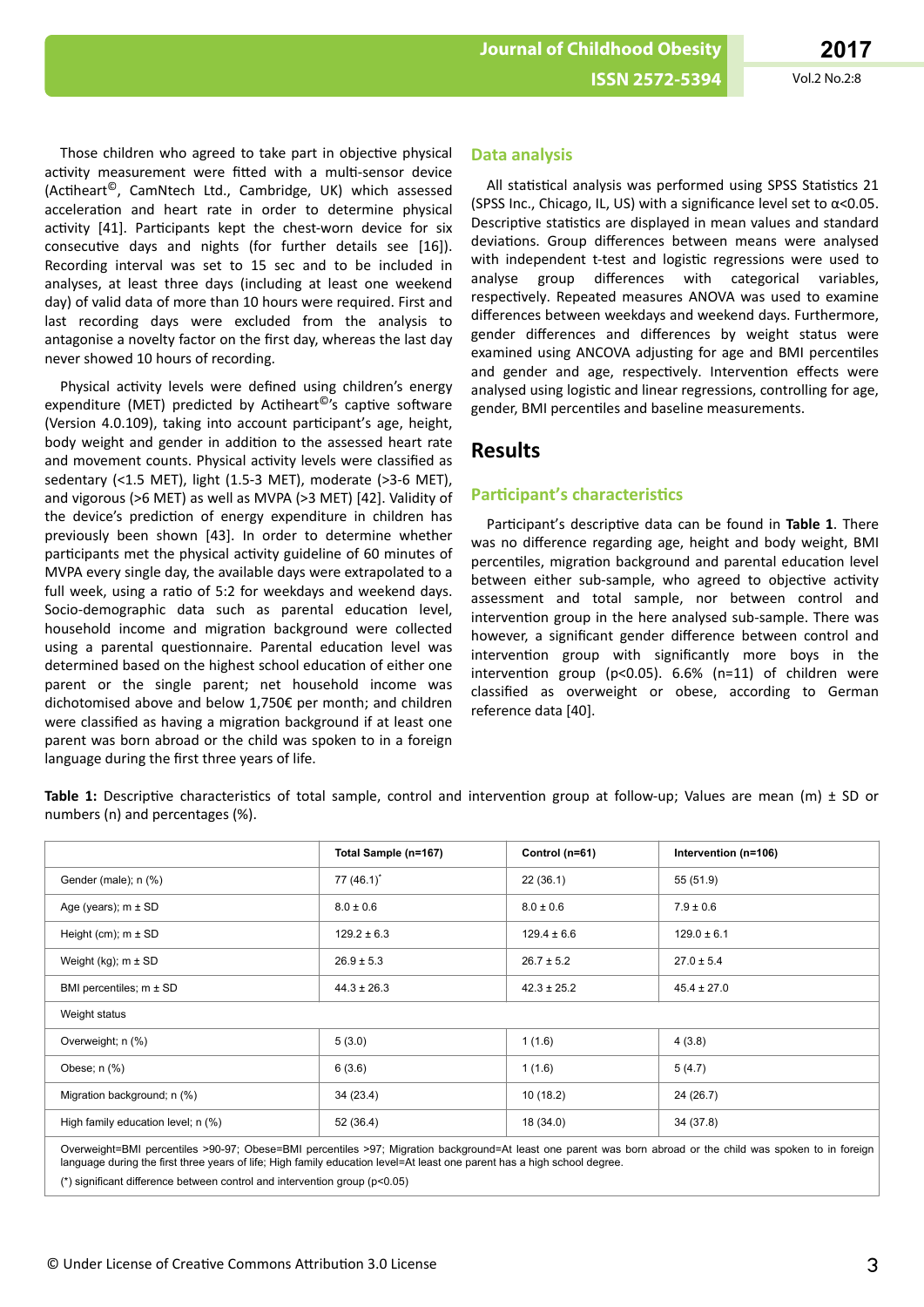**Journal of Childhood Obesity**

### **Total moderate to vigorous physical activity**

As shown in **Table 2**, at follow-up, children spent 132 (± 57) min daily in MVPA with no significant difference between control and intervention group. This amount of MVPA decreased

significantly to 118 ( $\pm$  69) min per day on weekends (T 22.189; p<0.01), with no difference between intervention and control group.

Table 2: Time (in rounded min) spent in different intensities and percentage of children meeting PA guidelines at follow-up; Values are mean ± SD.

|                                                                                                              | Total Sample (n=167) | Control<br>$(n=61)$ | Intervention<br>$(n=106)$ |  |  |  |
|--------------------------------------------------------------------------------------------------------------|----------------------|---------------------|---------------------------|--|--|--|
| <b>Total week</b>                                                                                            |                      |                     |                           |  |  |  |
| MPA (min/day)                                                                                                | $124 \pm 51$         | $120 \pm 49$        | $126 \pm 52$              |  |  |  |
| VPA (min/day)                                                                                                | $8 \pm 9$            | 8 ± 10              | $8 \pm 12$                |  |  |  |
| MVPA (min/day)                                                                                               | $132 \pm 57$         | $129 \pm 57$        | $134 \pm 57$              |  |  |  |
| Weekend                                                                                                      |                      |                     |                           |  |  |  |
| MPA (min/day)                                                                                                | $111 \pm 61$         | $106 \pm 65$        | $113 \pm 60$              |  |  |  |
| VPA (min/day)                                                                                                | 7 ± 12               | 7 ± 13              | 7 ± 12                    |  |  |  |
| MVPA (min/day)                                                                                               | $118 \pm 69$         | $113 \pm 74$        | $120 \pm 66$              |  |  |  |
| Weekdays                                                                                                     |                      |                     |                           |  |  |  |
| MPA (min/day)                                                                                                | $130 \pm 56$         | $126 \pm 52$        | $132 \pm 59$              |  |  |  |
| VPA (min/day)                                                                                                | 9 ± 10               | 9 ± 12              | $8 \pm 9$                 |  |  |  |
| MVPA (min/day)                                                                                               | $138 \pm 63$         | $135 \pm 61$        | $140 \pm 64$              |  |  |  |
| ≥ 60 min MVPA per day                                                                                        |                      |                     |                           |  |  |  |
| Meeting recommendations (%)                                                                                  | 50.9                 | 44.3                | 54.7                      |  |  |  |
| MPA=Moderate physical activity; VPA=Vigorous physical activity; MVPA=Moderate to vigorous physical activity. |                      |                     |                           |  |  |  |

### **Physical activity guideline**

Moreover, there was a tendency towards children in the intervention group reaching 60 minutes of daily MVPA more often (control: 44.3% *vs*. intervention: 54.7%); however, statistical significance could not be reached.

Similarly, compared to the control group, after one year in the intervention group more children, who have not reached the physical activity guideline at baseline, have reached it at followup (intervention: 19.8%, control: 16.4%), whereas less children stopped achieving 60 minutes of MVPA daily at follow-up

(intervention: 12.3%, control: 14.8%); yet, statistical significance could not be reached, either.

#### **Weekday vs. weekend**

MVPA levels increased slightly in one year, in total and on weekdays but especially on weekend days. Whereas at baseline, children spent a total of 128 ( $\pm$  58) min per day in MVPA, at follow-up, this amount increased slightly by 4 min. Considering weekends only, at baseline, children spent  $109$  ( $\pm$  62) min daily in MVPA and at follow-up 118 (± 69) min (**Table 3**).

Table 3: Changes in time (follow-up – baseline) spent in different intensities and percentages of changes in children meeting PA guidelines at follow-up; Values are mean ± SD.

|                   | Total Sample (n=167) | Control<br>$(n=61)$ | Intervention<br>$(n=106)$ |
|-------------------|----------------------|---------------------|---------------------------|
| <b>Total week</b> |                      |                     |                           |
| MPA (min/day)     | $3 + 51$             | 6 ± 40              | $2 + 57$                  |
| VPA (min/day)     | $1 \pm 10$           | $3 \pm 8$           | $0 \pm 10$                |
| MVPA (min/day)    | $4 \pm 58$           | $8 + 44$            | 2 ± 64                    |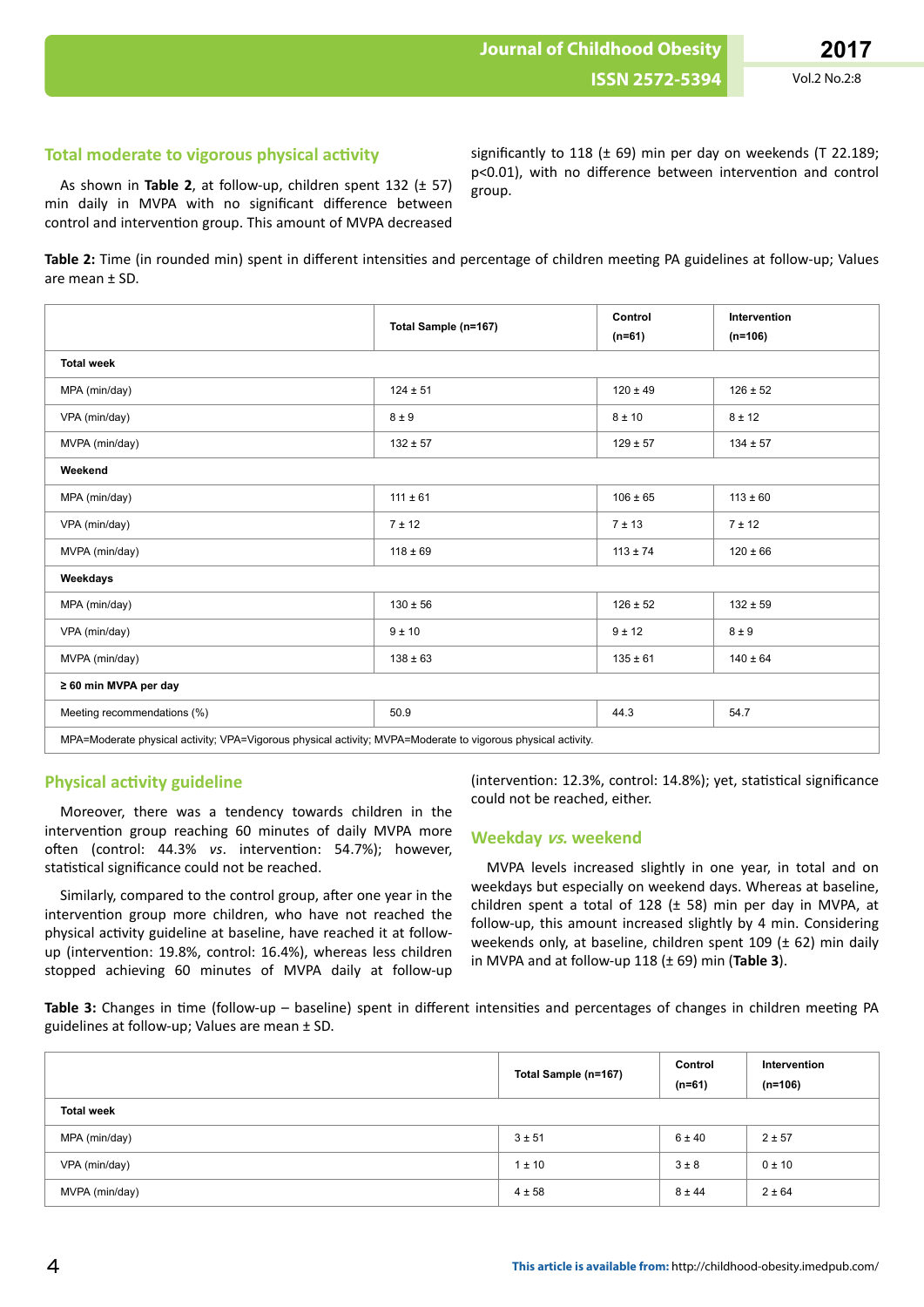| Weekend                                                                                                      |            |            |             |  |  |  |
|--------------------------------------------------------------------------------------------------------------|------------|------------|-------------|--|--|--|
| MPA (min/day)                                                                                                | 7 ± 64     | 5 ± 64     | $8 + 64$    |  |  |  |
| VPA (min/day)                                                                                                | 2 ± 12     | 4 ± 14     | 2 ± 10      |  |  |  |
| MVPA (min/day)                                                                                               | $9 + 70$   | $8 + 48$   | $9 + 69$    |  |  |  |
| Weekdays                                                                                                     |            |            |             |  |  |  |
| MPA (min/day)                                                                                                | 2 ± 59     | 6 ± 44     | $-1 \pm 66$ |  |  |  |
| VPA (min/day)                                                                                                | $1 \pm 12$ | $2 \pm 10$ | 0±13        |  |  |  |
| MVPA (min/day)                                                                                               | 3 ± 66     | $8 + 73$   | $-1 \pm 75$ |  |  |  |
| $\geq 60$ min MVPA per day                                                                                   |            |            |             |  |  |  |
| No change in meeting recommendations at baseline and follow-up (%)                                           | 68.3       | 68.9       | 67.9        |  |  |  |
| Meeting recommendations at baseline but not follow-up (%)                                                    | 13.2       | 14.8       | 12.3        |  |  |  |
| Meeting recommendations at follow-up but not baseline (%)                                                    | 18.6       | 16.4       | 19.8        |  |  |  |
| MPA=Moderate physical activity; VPA=Vigorous physical activity; MVPA=Moderate to vigorous physical activity. |            |            |             |  |  |  |

#### **Weight status**

Comparable to baseline results and as shown in **Figure 1**, at follow-up, overweight and obese children spent significantly more time in MVPA than their normal weight counterparts (196  $± 82$  min daily and  $128 ± 52$  min daily, respectively; T -3.998;  $p$ <0.01) and reached the physical activity recommendations significantly more often than normal weight children (81.8% vs. 48.7%, respectively; T -2.578; p=0.02).



Figure 1: Moderate to vigorous physical activity (MVPA) levels in minutes per day for normal weight and overweight/obese children. (\*) significant difference between normal weight and overweight/obese children (p<0.01)

### **Gender differences**

At follow-up, boys were significantly more active than girls T 5.646; p<0.01, especially when considering vigorous physical activity with boys spending  $12 \pm 9$  min daily in that intensity whereas girls averaged  $3 \pm 7$  min daily in vigorous physical activity. Boys also reached the guideline of 60 minutes of MVPA per day more often than girls OR 0.310  $[0.164, 0.585]$ ; p<0.01.

## **Discussion**

This study investigated the effect of a multi-component intervention on objectively assessed physical activity in German primary school children. The teacher-centred intervention aimed at children eating and drinking healthily, using less screen media as well as being more physically active. Although some of these aims were achieved [36], physical activity objectively assessed in a sub-sample showed no positive intervention effects. The "Join the Healthy Boat" intervention targeted children's physical

activity by offering and getting to know action alternatives for their leisure time, in addition to family homework and short exercise breaks during the school day. Teachers were provided with teaching units and suggestions for a more active school day which aimed to increase physical activity levels at school, without additional (PE) lessons.

### **Total moderate to vigorous physical activity**

Yet, neither an increase of MVPA levels nor an increase in children reaching the current physical activity recommendations of daily 60 minutes of MVPA could be achieved, in either girls or boys. This situation is consistent with previous research [44,45] as well as numerous reviews and meta-analyses [46-50], demonstrating the difficulty of successful interventions to promote physical activity in children. Nonetheless, multicomponent interventions in adolescents and pre-school children seem to be more promising [49,51,52], which might also be due to the interventions' intensity. "Join the Healthy Boat" concentrates on teachers delivering alternatives in order to motivate children to be more active and less sedentary. Even though teacher encouragement has been positively associated to children's physical activity [53,54], it has been suggested that a more intense intervention over a longer period of time might have led to more positive effects [29,55]. Further, the lack of effect on objectively assessed physical activity might partly be due to the fact that follow-up measurements took place immediately after a six week summer break with no intervention which might have lessened potential effects.

## **Physical activity guideline**

However, even if not statistically significant, MVPA levels as well as the percentage of children reaching the recommended amount of daily MVPA increased slightly after one year (in control and intervention group), compared to baseline measurements. Therefore, the tendency towards an often reported age-related decline in physical activity levels [56-60] could at least be prevented in the short-term. This increase in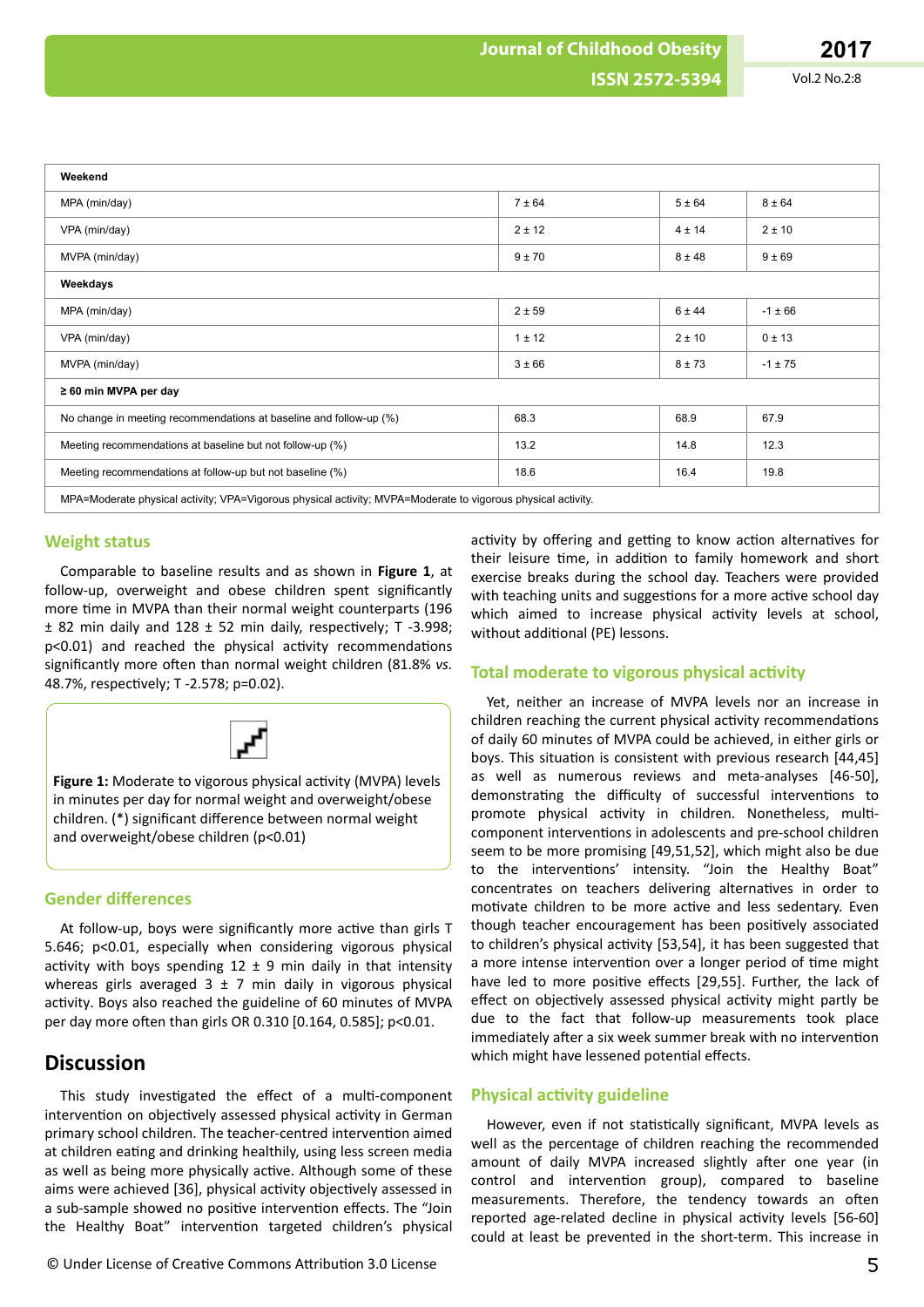physical activity levels was especially true for weekend days, where the greatest rise could be observed.

Also, the tendency towards more children in the intervention group reaching the WHO recommendations of 60 minutes MVPA per day (control: 44.3% *vs*. intervention: 54.7%) can be viewed in favour of the here described multi-component intervention. Supporting that, is the fact that – although not statistically significant – after one year more children in the intervention group, who have not reached the physical activity guideline at baseline, have reached it at follow-up, whereas compared to the control group less children stopped achieving 60 minutes of MVPA daily at follow-up. Nonetheless, only half of the children in this sample engaged in one hour of MVPA every day which leaves room for improvement but is comparable with physical activity levels of other European children of that age group, whether assessed objectively or subjectively [14,61]. Still, it is also considerably higher than the 11% of 7- to 8-year olds reaching one hour of MVPA every day, as reported by Riso et al. [22]. On the other hand, in a sample of slightly older children from Scandinavia, more than three quarters of participating children achieved the goal the WHO [10] has set for children's physical activity levels [62]. Apart from cultural and environmental influences which could influence children's physical activity levels, these differences might potentially be due to the diversity of assessment methods as well as the use of varying cut-off points to determine different physical activity levels if those were assessed objectively [11,63]. An American study for instance has investigated physical activity levels of preschool children depending on varying interpretations of guidelines and the use of different cut-off points with the result that either hardly any (7%) of participating children met recommended physical activity levels or nearly all (96%) of them [64].

#### **Weekday vs. weekend**

Nonetheless, in absence of intervention effects on objectively assessed physical activity in the present study, children's physical activity levels were also investigated with regards to differences between weekday and weekends, boys and girls as well as between normal weight and overweight/obese children. Considering total physical activity levels, it could be shown that although, children averaged more than two hours of daily MVPA, only half of the children achieved sufficient MVPA on every day of the week in order to reach the recommended guideline suggesting to be moderately to vigorously physically active for at least 60 minutes daily [10]. This is possibly due to the children's weekend activities; since comparing physical activity levels on weekend days and weekdays, it became obvious that children were significantly less active at the weekend than during the week. Even though weekends would offer children more spare time for physical activity, this is in line with previous research of German pre-school children as well as European and Canadian schoolchildren [22,65-67]. Then again, this might not only be due to the children themselves – parents have the opportunity as well as the responsibility to be physically active with their children (especially at the weekend). Parents should therefore, firstly be made more aware of their children's physical activity levels at weekends and should secondly be given ideas,

methods, strategies, and opportunities to engage in physical activity together with their children. This is particularly relevant when considering the design of effective interventions to promote physical activity in children. An intense parental involvement seems to be key in health and physical activity promotion, especially when bearing in mind that parents are supposed to have a crucial influence on their children's physical activity [68] and that children of more active parents are more likely to be physically active [69-71].

## **Weight status**

Furthermore, it has also been highlighted that time at weekends which is spent outdoors is not only associated with higher levels of MVPA but also with a lower incidence of overweight [72]. In this study, overweight children spent significantly more time in MVPA as well as reached the physical activity recommendations significantly more often than their normal weight counterparts. Very early findings have also shown higher levels of physical activity in overweight or obese children [73,74] whilst most of the recent studies [75-77] found the opposite and others [22,78] did not report any association between weight status and MVPA. However, in this sample only a very small proportion of children were classified as overweight or obese (3 and 3.6%, respectively) which is considerably less than the incidence of overweight and obesity in a representative national sample of 7 to 10 year old children (9 and 6.4%, respectively [79]). Further, since in this study physical activity was determined via energy expenditure, which was calculated on the basis of acceleration and heart rate, it might be possible, that particularly overweight children had higher heart rates, which could have led to misclassifications of physical activity levels.

#### **Gender differences**

Moreover, not only differences between weight status and MVPA were investigated in this study but also gender differences. Findings of boys being significantly more active than girls, which have been reported numerous times before  $[22, 23, 62, 80]$  can also be confirmed in this study. This is especially noticeable for vigorous intensities, where boys achieved nearly three or four times (at baseline and follow-up, respectively) as much time in vigorous physical activity than girls, which has been shown previously as well [81]. Not only total physical activity levels were significantly higher in boys compared to girls, but correspondingly, boys reached the guideline of 60 minutes of daily MVPA significantly more often than girls, which could also be shown before [16,23]. Yet, this may offer the possibility that girls are more susceptible to wellplanned and specifically designed interventions, targeting girls only, offering activities girls prefer in their own space, which then might lead to an increase in physical activity levels.

## **Summary**

To summarise, a multi-dimensional intervention lasting one year did not achieve significant increases in children's objectively assessed physical activity levels, although tendencies especially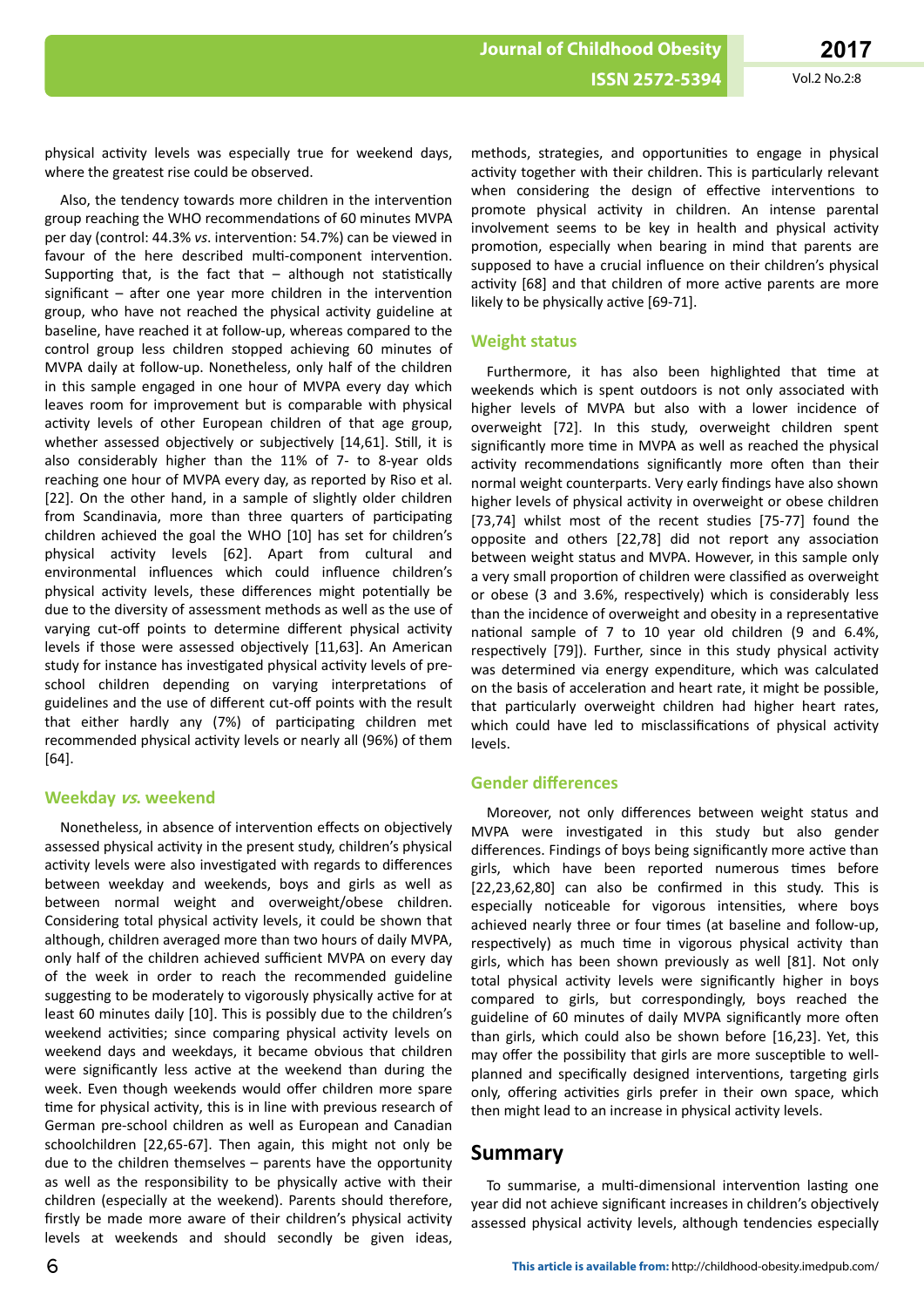regarding the achievement of recommended daily MVPA [10] were identifiable. Further, physical activity levels with regards to differences between weekday and weekends, boys and girls as well as between normal weight and overweight/obese children showed that boys were more active than girls, as well as overweight/obese children were more active than normal weight children, whereas children displayed higher physical activity levels during weekdays compared to weekends.

## **Strengths and Limitations**

However, despite the absence of intervention effects, this study could show physical activity patterns of primary school children in south-west Germany by the means of objectively assessed data, which provide an insight that is necessary in order to design more effective health promotion programmes. Maybe a longer lasting, more intense intervention with extra lessons, directly focusing on an increase of physical activity would have shown more positive effects. Furthermore, the lack of intervention effects on children's physical activity could also been affected by other health promoting activities in the control schools. Due to the study design, the voluntary participation. and the randomisation into intervention and control group, schools in the control group were susceptible for any other health or physical activity promotion, which may have caused positive changes in children's physical activity in the control group.

Nevertheless, there are some limitations to this study, which should be considered when interpreting these results. Firstly, physical activity was – although assessed objectively over a longer period of time  $-$  calculated on the basis of energy expenditure which might have led to a misinterpretation of some intensities in some children and therefore, the total outcome. Secondly, recording epochs were set to 15 seconds, which – at least for some activities – might have been too long in order to capture all of the children's activities. Furthermore, as mentioned above, due to the voluntary participation in this study (on school as well as on parent's and children's level) a selection bias cannot be ruled out. Moreover, although the sample was spread over a relatively large area, the results are not representative, which is also shown in the comparably low prevalence of overweight and obesity. However, a strength of this study is its randomisation into control and intervention group with – still – a relatively large sample size and the intervention period of one year. Further, follow-up took place directly after the summer holidays, which meant the children have not had any intervention for at least six weeks, which might have led to the lack of intervention effects.

## **Conclusions**

This school-based, teacher-centred health promotion programme showed – as a secondary outcome – after a one year intervention with no extra (PE) lessons no significant increases in children's objectively assessed physical activity levels. A more intense or more specific intervention providing more time and opportunity for physical activity at school and a better transfer

to their homes might have led to positive intervention effects and should be considered for the future.

However, physical activity was higher in boys, children who are overweight, and on weekdays compared to weekends. Especially the latter calls for a greater parental involvement, which should be part of any well-planned health promotion programme. Moreover, girls are consistently less active than boys which should be targeted specifically in order to avoid a potential development of health inequalities.

This intervention was designed as a multi-dimensional study, but particularly in this age group, health behaviours need to be changed in more detail and with a greater intensity, especially at the family level, where the delivery of action alternatives and indirect offers for physical activity may not take effect.

## **Acknowledgements**

The health promotion programme "Join the Healthy Boat" has been financed by the Baden-Württemberg Stiftung, Stuttgart, Germany. The foundation had no influence on design, methods, data collection or manuscript. The authors acknowledge and thank all members of the "Healthy Boat" team including cooperating institutes, participating schools, teachers, parents and children.

## **Financial Support**

The programme as well as the study were financed by the Baden-Württemberg Stiftung, which had no influence on either data or manuscript.

# **Conflict of Interest**

The authors declare that there is no conflict of interest.

## **References**

- 1. Landry BW, Driscoll SW (2012) Physical activity in children and adolescents. PMR 4: 826-832.
- 2. Hills AP, Andersen LB, Byrne NM (2011) Physical activity and obesity in children. Br J Sports Med 45: 866-870.
- 3. Timmons BW, Leblanc AG, Carson V, Connor Gorber S, Dillman C, et al. (2012) Systematic review of physical activity and health in the early years (aged 0-4 years). Appl Physiol Nutr Metab 792: 773-792.
- 4. Biro FM, Wien M (2010) Childhood obesity and adult morbidities. Am J Clin Nutr 91: 1499-1505.
- 5. Reilly JJ, Kelly J (2011) Long-term impact of overweight and obesity in childhood and adolescence on morbidity and premature mortality in adulthood: a systematic review. Int J Obes 35: 891-898.
- 6. [Van Vliet](http://www.sciencedirect.com/science/article/pii/S0022347609012463) M, [Van der Heyden](http://www.sciencedirect.com/science/article/pii/S0022347609012463) JC, [Diamant](http://www.sciencedirect.com/science/article/pii/S0022347609012463) M, Von Rosenstiel IA, [Schindhelm](http://www.sciencedirect.com/science/article/pii/S0022347609012463) RK, et al. (2010) Overweight is highly prevalent in children with type 1 diabetes and associates with cardiometabolic risk. [J Pediatr](http://www.sciencedirect.com/science/journal/00223476) [156](http://www.sciencedirect.com/science/journal/00223476/156/6): 923-929.
- 7. Cooper AR, Goodman A, Page AS, Sherar LB, Esliger DW, et al. (2015) Objectively measured physical activity and sedentary time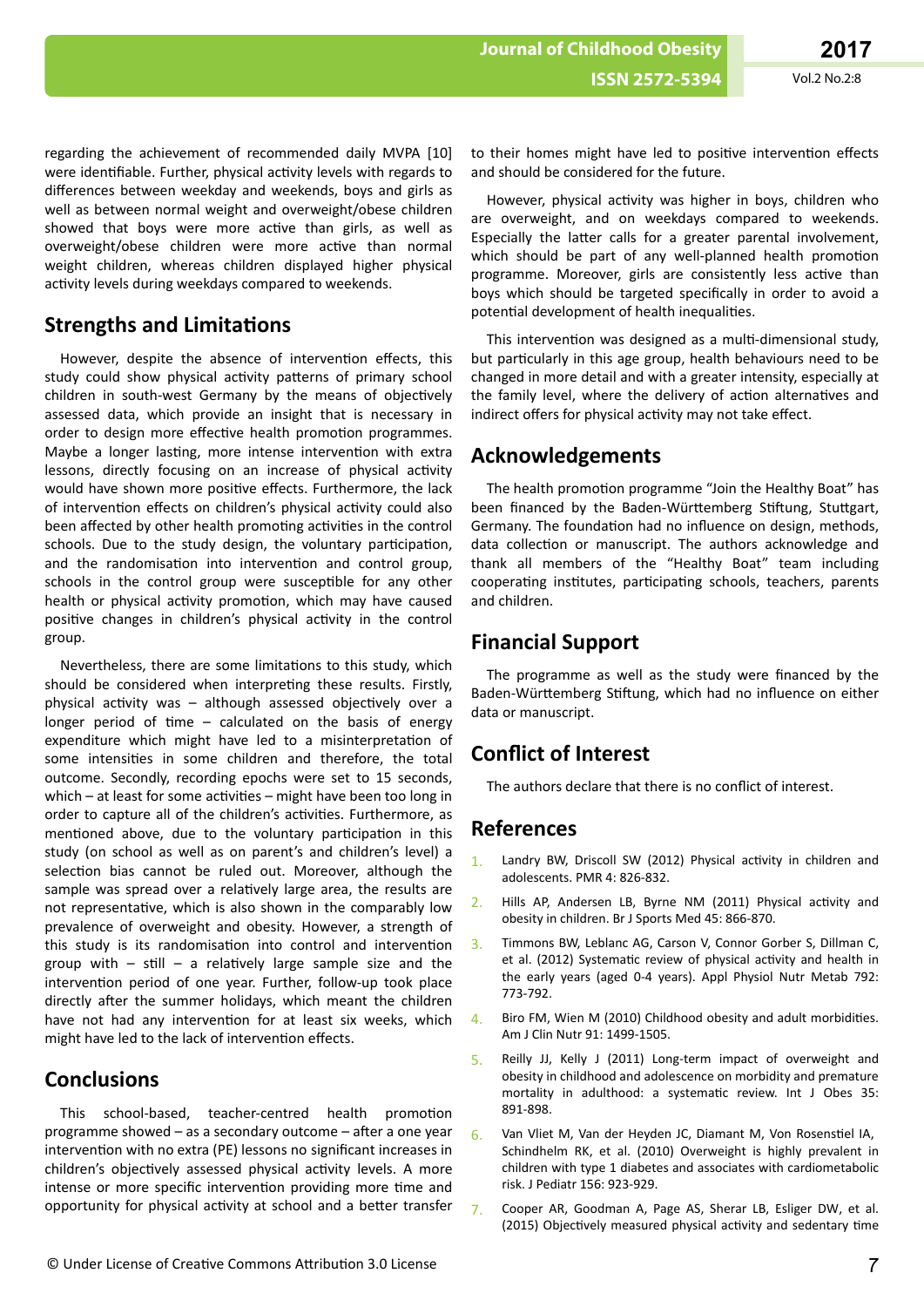in youth: the International children's accelerometry database (ICAD). Int J Behav Nutr Phys Act 12: 113-120.

- 8. Hughes AR, Sherriff A, Lawlor DA, Ness AR, Reilly JJ (2011) Incidence of obesity during childhood and adolescence in a large contemporary cohort. Prev Med 52: 300-304.
- 9. Biddle SJH, Pearson N, Ross GM, Braithwaite R (2010) Tracking of sedentary behaviours of young people: A systematic review. Prev Med 51: 345-351.
- 10. Global Recommendations on Physical Activity for Health (2010) World Health Organization, Geneva.
- 11. Ekelund U, Tomkinson GR, Armstrong N (2011) What proportion of youth are physically active? Measurement issues, levels and recent time trends. Br J Sports Med 45: 859-865.
- 12. Janssen I, Katzmarzyk PT, Boyce WF, Vereecken C, Mulvihill C, et al. (2005) The health behaviour in school-aged children obesity working group. Comparison of overweight and obesity prevalence in school-aged youth from 34 countries and their relationships with physical activity and dietary patterns. Obes Rev 6: 123-132.
- 13. Lampert T, Mensink GB, Romahn N, Woll A (2007) Physical activity among children and adolescents in Germany. Results of the German Health Interview and Examination Survey for Children and Adolescents (KiGGS). Bundesgesundheitsbl – Gesundheitsforsch – Gesundheitsschutz 50: 634-642.
- 14. Krug S, Jekauc D, Poethko-Müller C, Woll A, Schlaud M (2012) Relationship between physical activity and health in children and adolescents. Results of the German Health Interview and Examination Survey for Children and Adolescents (KiGGS) and the "Motorik-Modul" (MoMo). Bundesgesundheitsbl 55: 111-120.
- 15. Tremblay MS, Colley RC, Saunders TJ, Healy GN, Owen N (2010) Physiological and health implications of a sedentary lifestyle. Appl Physiol Nutr Metab 35: 725-740.
- 16. Kettner S, Kobel S, Fischbach N, Drenowatz C, Dreyhaupt J, et al. (2013) Objectively determined physical activity levels of primary school children in south-west Germany. BMC Pub Health 13: 895.
- 17. Laguna M, Ruiz JR, Gallardo C, Garcia-Pastor T, Lara MT, et al. (2013) Obesity and physical activity patterns in children and adolescents. J Paediatr Child Health 49: 942-949.
- 18. Sigmund E, Sigmundová D, Šnoblová R, Madarásová GA (2014) ActiTrainer-determined segmented moderate-to-vigorous physical activity patterns among normal-weight and overweight-to-obese Czech schoolchildren. Eur J Pediatr 173: 321-329.
- 19. Colley RC, Garriquet D, Janssen I, Craig CL, Clarke J, et al. (2011) Physical activity of Canadian children and youth: Accelerometer results from 2007 to 2009 Canadian Health Measures Survey. Health Rep 22: 15-23.
- 20. Steele RM, van Sluijs EMF, Cassidy A, Griffin SJ, Ekelund U (2009) Targeting sedentary time or moderate- and vigorous-intensity activity: Independent relations with adiposity in a populationbased sample of 10-y-old British children. Am J Clin Nutr 90: 1185-1192.
- 21. Troiano RP, Berrigan D, Dodd KW, Mȃsse LC, Tilert T, et al. (2008) Physical activity in the United States measured by accelerometer. Med Sci Sports Exerc 40: 181-188.
- 22. Riso EM, Kull M, Mooses K, Hannus A, Jürimäe J (2016) Objectively measured physical activity levels and sedentary time in 7–9-yearold Estonian schoolchildren: independent associations with body composition parameters. BMC Pub Health 16: 346.
- 23. Kostable K, Veidebaum T, Verbestel V, Moreno LA, Bammann K, et al. (2014) Objectively measured physical activity in European children: the IDEFICS study. Int J Obes 38: 135-143.
- 24. Plachta-Danielzik S, Landsberg B, Lange D, Seiberl J, Müller MJ (2011) Eight-year follow-up of school-based intervention on  $childhood overweight - the Kiel Obesity Prevention Study. Obes$ Facts 4: 35-43.
- 25. Puma J, Romaniello C, Crane L, Scarbro S, Belansky E, et al. (2013) Long-term student outcomes of the integrated nutrition and physical activity program. J Nutr Educ Behav 45: 635-642.
- 26. Fairclough SJ, Hackett AF, Davis IG, Gobbi R, Mackintosh KA, et al. (2013) Promoting healthy weight in primary school children through physical activity and nutrition education: A pragmatic evaluation of the CHANGE! randomized intervention study. BMC Pub Health 13: 626-639.
- 27. Lloyd JJ, Wyatt KM, Creanor S (2012) Behavioural and weight status outcomes from an exploratory trial of the Healthy Lifestyles Programme (HeLP): A novel school-based obesity prevention programme. BMJ Open 2: e000390.
- 28. Leger LS, Kolbe L, Lee A, McCall DS, Young IM (2007) School health promotion. In Global perspectives on health promotion effectiveness. Springer, New York.
- 29. Waters E, de Silva-Sanigorski A, Hall BJ, Brown T, Campbell KJ, et al. (2011) Interventions for preventing obesity in children (review). Cochrane Database Syst Rev 12: 1-212.
- 30. Silveira JA, Taddei JA, Guerra PH, Nobre MR (2011) Effectiveness of school-based nutrition education interventions to prevent and reduce excessive weight gain in children and adolescents: a systematic review. J de Pediatr 87: 382-392.
- 31. Dreyhaupt J, Koch B, Wirt T, Schreiber A, Brandstetter S, et al. (2012) Evaluation of a health promotion program in children: Study protocol and design of the cluster-randomized Baden-Wuerttemberg primary school study. BMC Pub Health 12: 157.
- $32.$  Bandura A (2001) Social cognitive theory: An agentic perspective. Ann Rev Psychol 52: 1-26.
- 33. Bartholomew LK, Markham CM, Ruiter RAC, Fernández ME, Kok G, et al. (2016) Planning health promotion programs: An intervention mapping approach. Jossey-Bass, San Francisco.
- 34. Wartha O, Lämmle C, Kobel S, Wirt T, Steinacker JM (2017) Development of the activity module of the school-based health promotion program join the healthy boat. Dtsch Z Sportmed 68: 20-26.
- 35. Wartha O, Koch B, Kobel S, Drenowatz C, Kettner S, et al. (2014) Development and implementation of a state-wide train the trainer model of the school-based prevention programme join the healthy boat – primary school. Gesundheitswesen 76: 655-661.
- 36. Kobel S, Wirt T, Schreiber A, Kesztyüs D, Kettner S, et al. (2014) Intervention effects of a school-based health promotion programme on obesity related behavioural outcomes. J Obes 2014: 476230.
- 37. Kobel S, Lämmle C, Wartha O, Kesztyüs D, Wirt T, et al. (2017) Effects of a randomised controlled school-based health promotion intervention on obesity related behavioural outcomes of children with migration background. J Immigr Minor Health 19: 254-262.
- 38. Lämmle C, Kobel S, Wartha O, Wirt T, Steinacker JM (2016) Intervention effects of a school-based health promotion program on children's motor skills. J Pub Health 24: 185-192.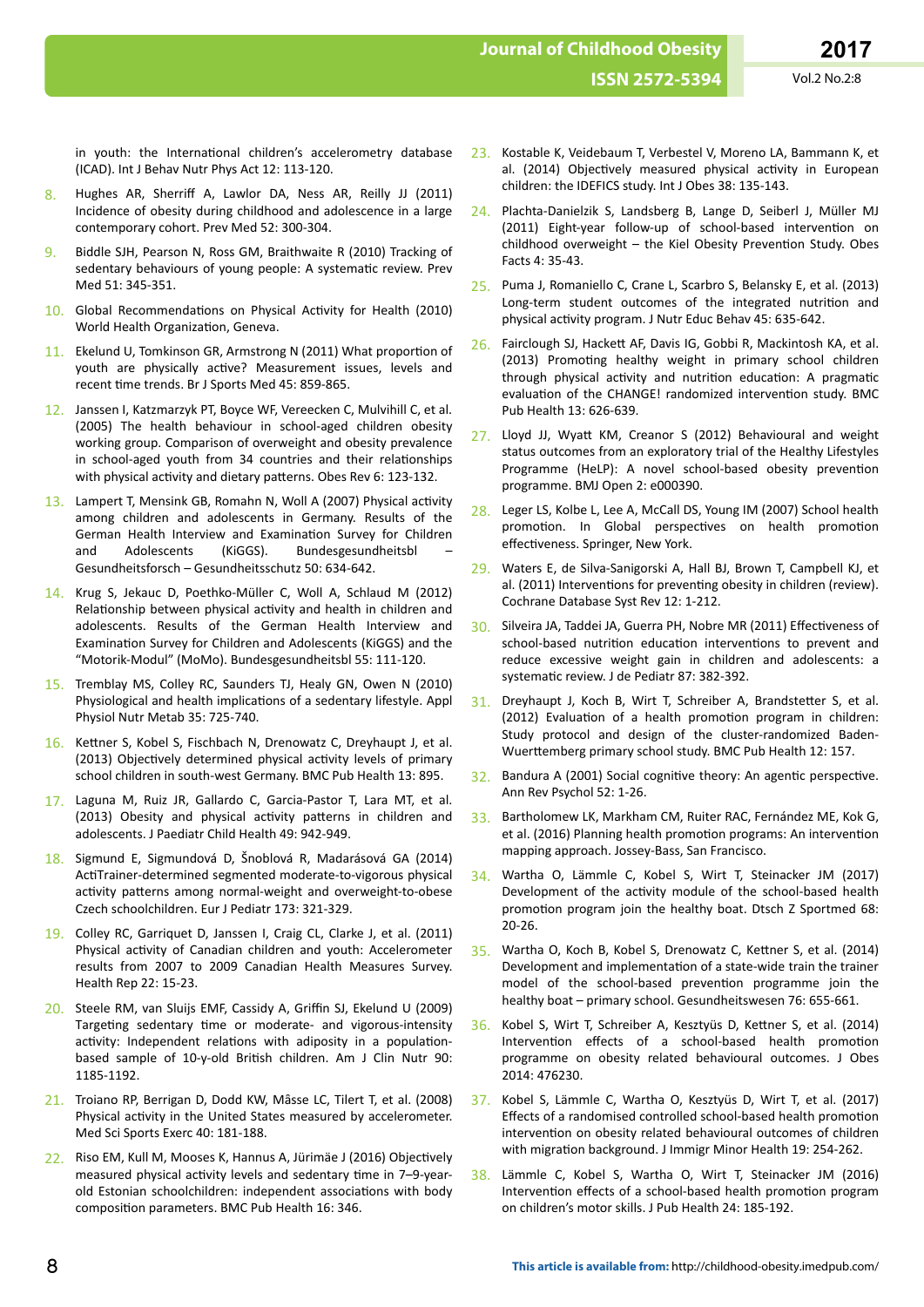- 39. Stewart A, Marfell-Jones M, Olds T, de Ridder H (2011) International standards for anthropometric assessment. ISAK: Lower Hutt, New Zealand.
- 40. Kromeyer-Hauschild K, Wabitsch M, Kunze D, Geller F, Geiß HC, et al. (2011) Percentiles of body mass index in children and adolescents evaluated from different regional german studies. Monatsschrift Kinderheilkunde 149: 807-818.
- 41. Brage S, Brage N, Franks PW, Ekelund U, Wareham NJ (2005) Reliability and validity of the combined heart rate and movement sensor Actiheart. Eur J Clin Nutr 59: 561-570.
- 42. Pate RR, Pratt M, Blair SN, Haskell WL, Macera CA, et al. (1995) Physical activity and public health: A recommendation from the Centers for Disease Control and Prevention and the American College of Sports Medicine. JAMA 273: 402-407.
- 43. Corder K, Brage S, Wareham NJ, Ekelund U (2005) Comparison of PAEE from combined and separate heart rate and movement models in children. Med Sci Sports Exerc 37: 1761-1767.
- 44. Salmon J, Jorna M, Hume C, Arundell L, Chahine N, et al. (2011) A translational research intervention to reduce screen behaviours and promote physical activity among children: Switch-2-Activity. Health Promot Int 26: 311-321.
- 45. Verbestel V, De Henauw S, Barba G, Eiben G, Gallois K, et al. (2015) Effectiveness of the IDEFICS intervention on objectively measured physical activity and sedentary time in European children. Obes Rev 16: 57-67.
- 46. Kamath CC, Vickers KS, Ehrlich A, McGovern L, Johnson J, et al. (2008) Clinical review: Behavioral interventions to prevent childhood obesity: a systematic review and meta-analyses of randomized trials. J Clin Endocrinol Meta 93: 4606-4615.
- 47. Metcalf B, Henley W, Wilkin T (2012) Effectiveness of intervention on physical activity of children: Systematic review and metaanalysis of controlled trials with objectively measured outcomes (EarlyBird 54). BMJ 345: e5888.
- 48. Van Sluijs EMF, McMinn AM, Griffin SJ (2007) Effectiveness of interventions to promote physical activity in children and adolescents: systematic review of controlled trials. BMJ 335: 703.
- 49. Van Sluijs EM, McMinn AM, Griffin SJ (2008) Effectiveness of interventions to promote physical activity in children and adolescents: systematic review of controlled trials. Br J Sports Med 42: 653-657.
- 50. Walter U, Pigeot I (2016) Non-selective primary prevention programs for childhood overweight. An overview. Bundesgesundheitsbl 59: 1372-1384.
- 51. Finch M, Jones J, Yoong S, Wiggers J, Wolfenden L (2016) Effectiveness of centre-based childcare interventions in increasing child physical activity: A systematic review and meta-analysis for policymakers and practitioners. Obes Rev 17: 412-428.
- 52. De Craemer M, De Decker E, Verloigne M, De Bourdeaudhuij I, Manios Y, et al. (2014) The effect of a kindergarten-based, familyinvolved intervention on objectively measured physical activity in Belgian preschool boys and girls of high and low SES: the ToyBoxstudy. Int J Behav Nutr Phys Act 11: 38.
- 53. Birnbaum AS, Evenson KR, Motl RW, Dishman RK, Voorhees CC, et al. (2005) Scale development for perceived school climate for girls' physical activity. Am J Health Behav 29: 250.
- 54. Hohepa M, Schofield G, Kolt GS (2006) Physical activity: what do high school students think? J Adolesc Health 39: 328-336.
- 55. Vander Ploeg KA, McGavock J, Maximova K, Veugelers PJ (2014) School-based health promotion and physical activity during and after school hours. Pediatr 133: 371-378.
- 56. Bélanger M, Gray-Donald K, O'Loughlin J, Paradis G, Hanley J (2009) When adolescents drop the ball: Sustainability of physical activity in youth. Am J Prev Med 37: 41-49.
- 57. Kjonniksen L, Torsheim T, Wold B (2008) Tracking of leisure-time physical activity during adolescence and young adulthood: a 10year longitudinal study. Int J Behav Nutr Phys Act 5: 69.
- 58. Basterfield L, Adamson AJ, Frary JK, Parkinson KN, Pearce MS, et al. (2011) Longitudinal study of physical activity and sedentary behavior in children. Pediatr 127: 24-30.
- 59. Corder K, Sharp SJ, Atkin AJ, Griffin SJ, Jones AP, et al. (2015) Change in objectively measured physical activity during the transition to adolescence. Br J Sports Med 49: 730-736.
- 60. Wong SHS, Huang WY, He G (2015) Longitudinal changes in objectively measured physical activity differ for weekdays and weekends among Chinese children in Hong Kong. BMC Pub Health 15: 1310.
- 61. Aznar S, Naylor PJ, Silva P, Pérez M, Angulo T, et al. (2011) Patterns of physical activity in Spanish children: A descriptive pilot study. Child Care Health Dev 37: 322-328.
- 62. Riddoch CJ, Andersen LB, Wedderkopp N, Harro M, Klasson-Heggebø L, et al. (2004) Physical activity levels and patterns of 9and 15-yr-old European children. Med Sci Sports Exerc 36: 86-92.
- 63. Gába A, Dygrýn J, Mitáš J, Jakubec L, Frömel K (2016) Effect of accelerometer cut-off points on the recommended level of physical activity for obesity prevention in children. PLoS ONE 11: e0164282.
- 64. Beets MW, Bornstein D, Dowda M, Pate RR (2011) Compliance with national guidelines for physical activity in U.S. Preschoolers: Measurement and interpretation. Pediatrics 127: 658-664.
- 65. Vorwerg Y, Petroff D, Kiess W, Bluher S (2013) Physical activity in 3–6 year old children measured by SenseWear Pro(R): Direct accelerometry in the course of the week and relation to weight status, media consumption, and socioeconomic factors. PLoS One 8: e60619.
- 66. Nilsson A, Anderssen SA, Andersen LB, Froberg K, Riddoch C, et al. (2009) Between- and within-day variability in physical activity and inactivity in 9- and 15-year-old European children. Scand J Med Sci Sports 19: 10-18.
- 67. Comte M, Hobin E, Majumdar SR, Plotnikoff RC, Ball GD, et al. (2013) Patterns of weekday and weekend physical activity in youth in 2 Canadian provinces. Appl Physiol Nutr Metab 38: 115-119.
- 68. Sallis JF (1991) Self-report measures of children's physical activity. J School Health 61: 215-219.
- 69. Fuemmeler B, Anderson C, Masse L (2011) Parent–child relationship of directly measured physical activity. Int J Behav Nutr Phys Act 8: 1-9.
- 70. Igmund E, Turonová K, Sigmundová D, Pridalová M (2008) The effect of parents' physical activity and inactivity on their children's physical activity and sitting. Acta Univ Palacki Olomuc Gymn 38: 17-23.
- 71. Erkelenz N, Kobel S, Kettner S, Drenowatz C, Steinacker JM (2014) Parental activity as influence on children's BMI percentiles and physical activity. J Sport Sci Med 13: 645-650.
- 72. Cleland V, Crawford D, Baur LA, Hume C, Timperio A, et al. (2008) A prospective examination of children's time spent outdoors,